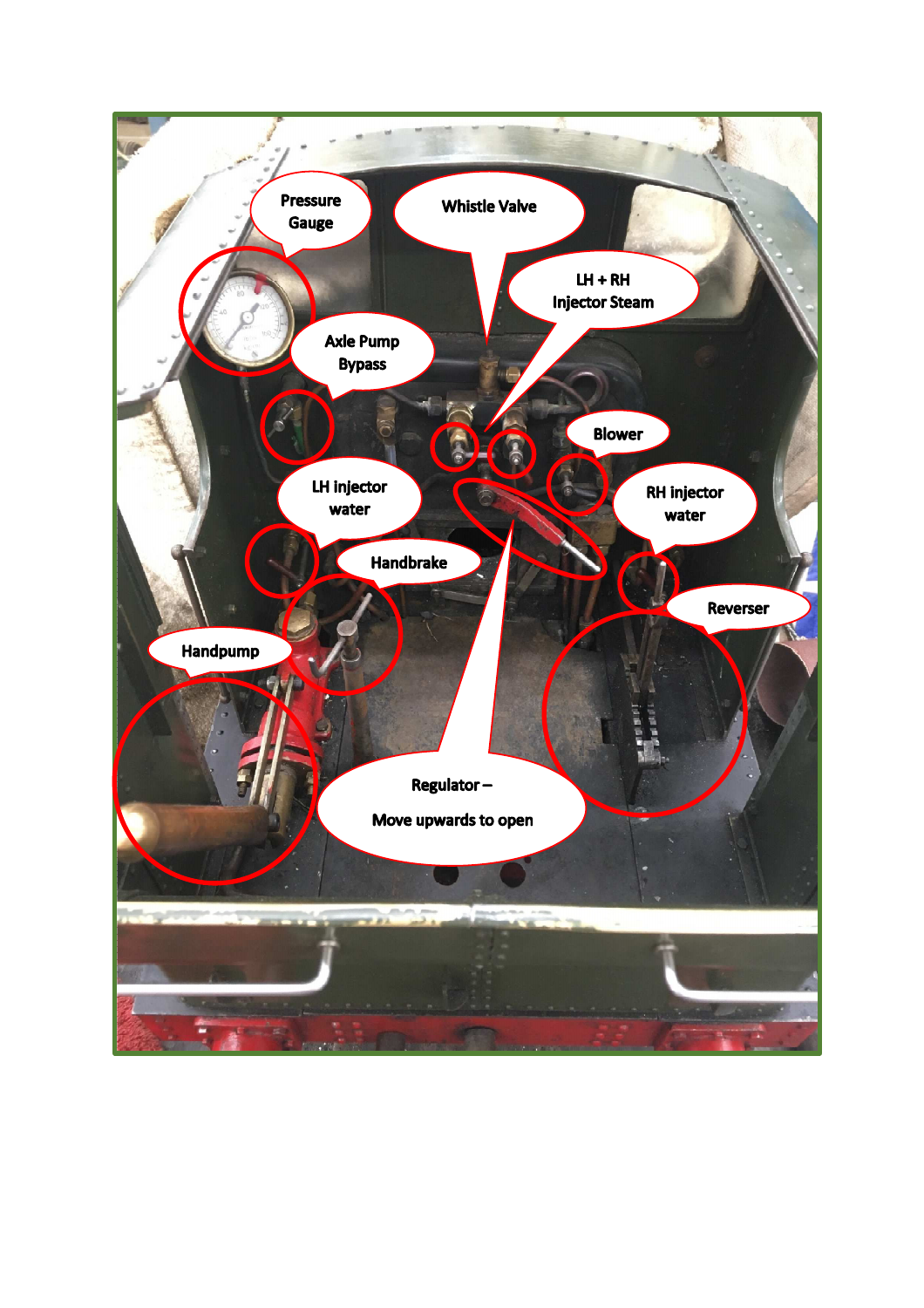## **Operating the GWR pannier club locomotive**

The loco is fitted with auto draincocks.

The whistle valve is located above the injector steam valves.

The Right-hand injector is currently at the time of writing this document 07/06/2022 operating perfectly: Turn the water valve from the 10:30 position (closed) to the 1:30 position (open) ¼ turn. Then open the steam valve (rh valve on the manifold) This injector should pick up almost instantly.

The left-hand injector follows the same procedure although it can be more temperamental.

If both injectors fail to pick up, make sure the tanks are filled as the water heats quickly due to the loco being a pannier tank.

Axle pump is operational simply tighten down the bypass valve to pump water into the boiler.

## **Start of the day**

Filling the boiler requires removing the safety valve.

- 1. Lift off the safety valve bonnet
- 2. Using the Black double ended spanner in the club toolbox (black toolbox with red clasps and clear top usually located with or near the loco trolley) unscrew the safety valve (**DO NOT LOSE THE WASHER)**
- 3. Fill the boiler till ½ gauge glass
- 4. Replace safety valve and bonnet
- 5. Whilst filling boiler fill pannier tanks

Lighting up follows the same procedure as any other loco Availability of paraffin sticks or charcoal is not guaranteed at this current time, please make sure to bring some.

## **Oiling**

The loco has several oiling points. The eccentric oiling holes are inboard of the frames on the middle axle. These can be reached with the extra long oil can in the bottom of the club toolbox. Whilst using the long oil can the valve rods expansion links and pins can all be oiled.

Coupling and connection rods have the usual oiling points in the bushes.

Axle boxes can be oiled by using the short oil can and pressing the end into the counter sinks on the ends of the axles a couple pumps here is enough to force oil down this hole and into the axle boxes. (Not a feature seen on many locos) The lubricator takes ordinary steam oil and should already be filled.

The loco should steam freely given that an even layer of coal is built up in the firebox you will find that the coal is broken up very finely by the loco and I would recommend having new coal on top before this point.